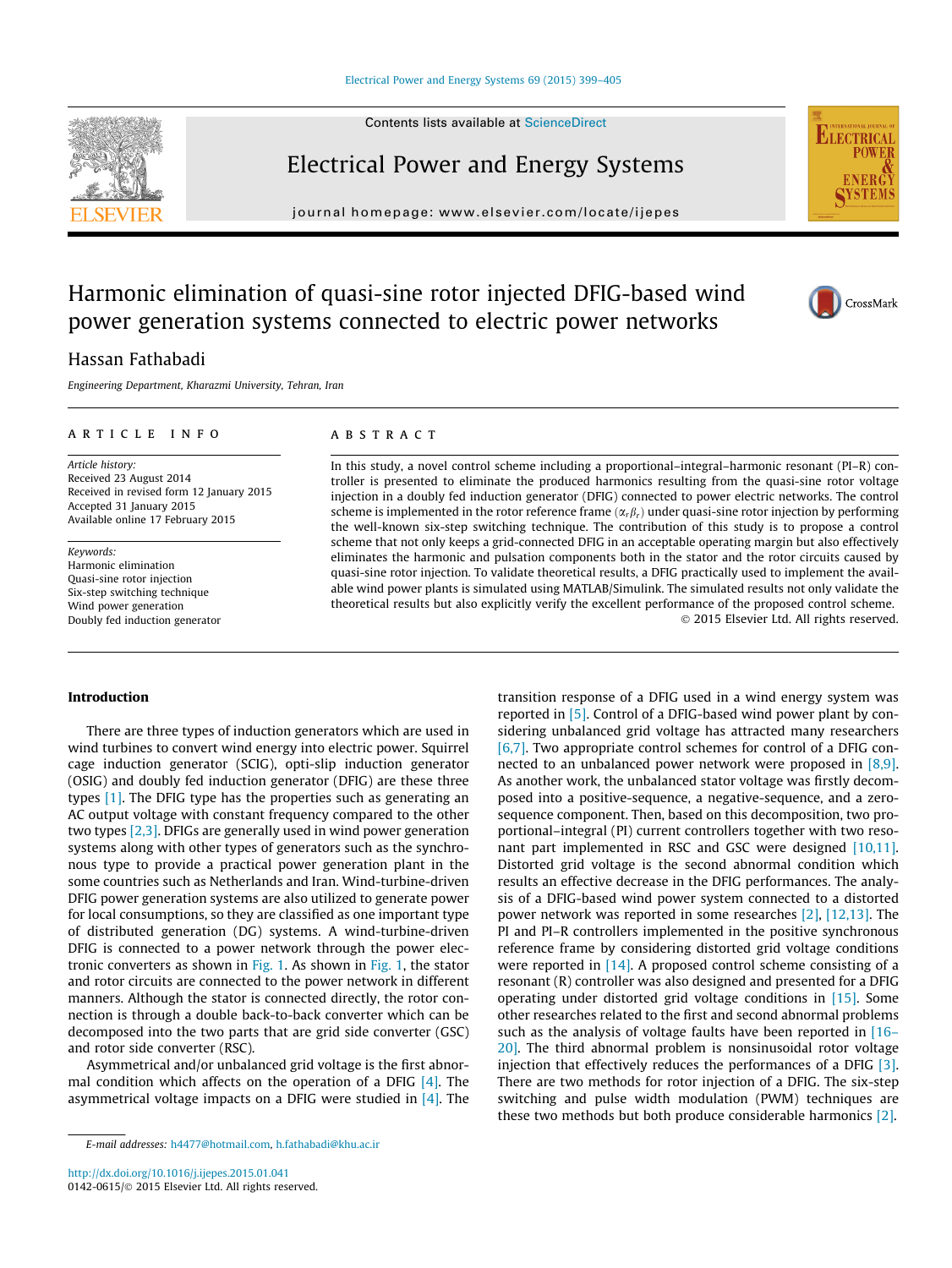#### <span id="page-1-0"></span>Nomenclature

| P                           | number of pole pairs                                                                                   |  |  |
|-----------------------------|--------------------------------------------------------------------------------------------------------|--|--|
|                             | $V_{dc}$ voltage of DC link                                                                            |  |  |
| $\theta_{s}$ , $\theta_{r}$ | stator and rotor voltage angles                                                                        |  |  |
|                             | $\omega_{\rm s}, \omega_{\rm r}, \omega_{\rm m}$ stator, rotor, and rotor rotating angular frequencies |  |  |
|                             | $\psi_s$ , $\psi_r$ stator and rotor flux linkage vectors                                              |  |  |
|                             | $R_s$ , $R_r$ stator and rotor resistances                                                             |  |  |
|                             | $L_m$ mutual inductance                                                                                |  |  |
|                             | $L_{\sigma s}$ , $L_{\sigma r}$ stator and rotor leakage inductances                                   |  |  |
| $I_s, I_r$                  | stator and rotor current vectors                                                                       |  |  |
|                             | $U_s, U_r$ stator and rotor voltage vectors                                                            |  |  |
|                             | $P_s, Q_s$ stator output active and reactive powers                                                    |  |  |
|                             | $T_e$ electromagnetic torque                                                                           |  |  |
| $P_e$                       | electromagnetic power                                                                                  |  |  |
|                             |                                                                                                        |  |  |
| Subscripts                  |                                                                                                        |  |  |
|                             | $\alpha_s, \beta_s$ stationary $\alpha_s \beta_s$ axis                                                 |  |  |
|                             | $\alpha_r, \beta_r$ rotor $\alpha_r \beta_r$ axis                                                      |  |  |
|                             |                                                                                                        |  |  |

The objective of this study is the third abnormal problem, so that, a novel PI–R controller is designed and implemented in the rotor $(\alpha_r \beta_r)$  reference frame for control of a wind turbine-driven DFIG system under nonsinusoidal rotor voltage injection condition. This paper is organized as follows. The harmonic produced by quasi-sine rotor injection of a DFIG is analyzed in Section 'Harmonic analysis of a quasi-sine rotor injected DFIG'. The PI–R controller and implemented control scheme are presented in Section 'PI–R controller and control scheme proposed for a quasi-sine rotor injected DFIG'. The simulations carried out in MATLAB/Simulink along with the results are also given in Section 'Simulated results', and finally, Section 'Conclusion' concludes the paper.

#### Harmonic analysis of a quasi-sine rotor injected DFIG

In a wind turbine-driven DFIG, a DC/AC bridge converter implemented in RSC side provides the AC voltage which should be injected to the rotor circuit. As mentioned, the six-step switching and PWM techniques are two available techniques to provide the AC voltage [\[3\],](#page--1-0) [\[21\]](#page--1-0). In many practical wind turbine-driven DFIG plants, the six-step switching technique is used because it has very simpler control circuit compared to the PWM technique. The other benefit is that it does not need the triangular and/or sine voltage waveforms because the rotor frequency is adjusted by only varying the level of a provided voltage. The six-step switching technique produces an AC voltage waveform which is called quasi-sine waveform. Producing 6 $n\pm 1$  voltage harmonics is the main defect of the six-step switching technique. The DC/AC bridge converter in RSC side is shown in Fig. 2. The produced line/phase quasi-sine waveforms are also shown in Fig.  $3$  [2]. A quasi-sine waveform does

| synchronous dq axis<br>d, q<br>stator, rotor                                                                                                                                                                                                          |  |
|-------------------------------------------------------------------------------------------------------------------------------------------------------------------------------------------------------------------------------------------------------|--|
| S, r<br>$+,-,5-,7+$ fundamental, negative sequence, fifth-order and<br>seventh-order components                                                                                                                                                       |  |
| Superscripts<br>$+, -, 5-, 7+, s, r$ positive(dq) <sup>+</sup> , negative (dq) <sup>-</sup> , (dq) <sup>5-</sup> , (dq) <sup>7+</sup> ,<br>$(\alpha_s \beta_s)$ and $(\alpha_r \beta_r)$ reference frames<br>reference value for controller<br>$\ast$ |  |
| $\wedge$<br>conjugate complex                                                                                                                                                                                                                         |  |

not have triple-n harmonics  $(3, 6, 9, \ldots)$ , so the a-phase quasi-sine voltage shown in [Fig. 3](#page--1-0) is expressed as [\[21\]:](#page--1-0)

$$
v_{ra}(t) = \frac{2}{\pi} V_{dc} \sum_{k}^{\infty} \frac{1}{k} \sin(k\omega t)
$$
 (1)

where  $k = 1, 5, 7, \ldots$  Eq. (1) shows that harmonics with the orders of  $6n \pm 1$   $(n = 1, 2, 3, ...)$  are only available, so the phase voltages are expressed using phasor representation as:

$$
\begin{cases}\n v_{ra}(t) = \frac{2}{\pi} V_{dc} \text{Im}(\frac{1}{6n+1} e^{j(6n+1)\omega t}) \\
v_{rb}(t) = \frac{2}{\pi} V_{dc} \text{Im}(\frac{1}{6n+1} e^{j(6n+1)\omega t}) e^{-j\frac{2\pi}{3}} \\
v_{rc}(t) = \frac{2}{\pi} V_{dc} \text{Im}(\frac{1}{6n+1} e^{j(6n+1)\omega t}) e^{-j\frac{4\pi}{3}}\n\end{cases}
$$
\n(2)

The  $6n + 1$  and  $6n - 1$  harmonics are considered as positive- and negative-sequence harmonics, respectively. Thus, they produce the rotor current harmonics at the frequencies of  $-(6n - 1)\omega_r$  and  $(6n + 1)\omega_r$ , respectively. Therefore, the harmonics with the orders of  $\omega_r + \omega_m$ ,  $-5\omega_r + \omega_m$ ,  $7\omega_r + \omega_m$ ,  $-11\omega_r + \omega_m$ ,  $13\omega_r + \omega_m$ , etc., are observed in the stator current. The harmonics with the order



Fig. 2. DC/AC bridge converter in RSC.



Fig. 1. DFIG connections to the power network.